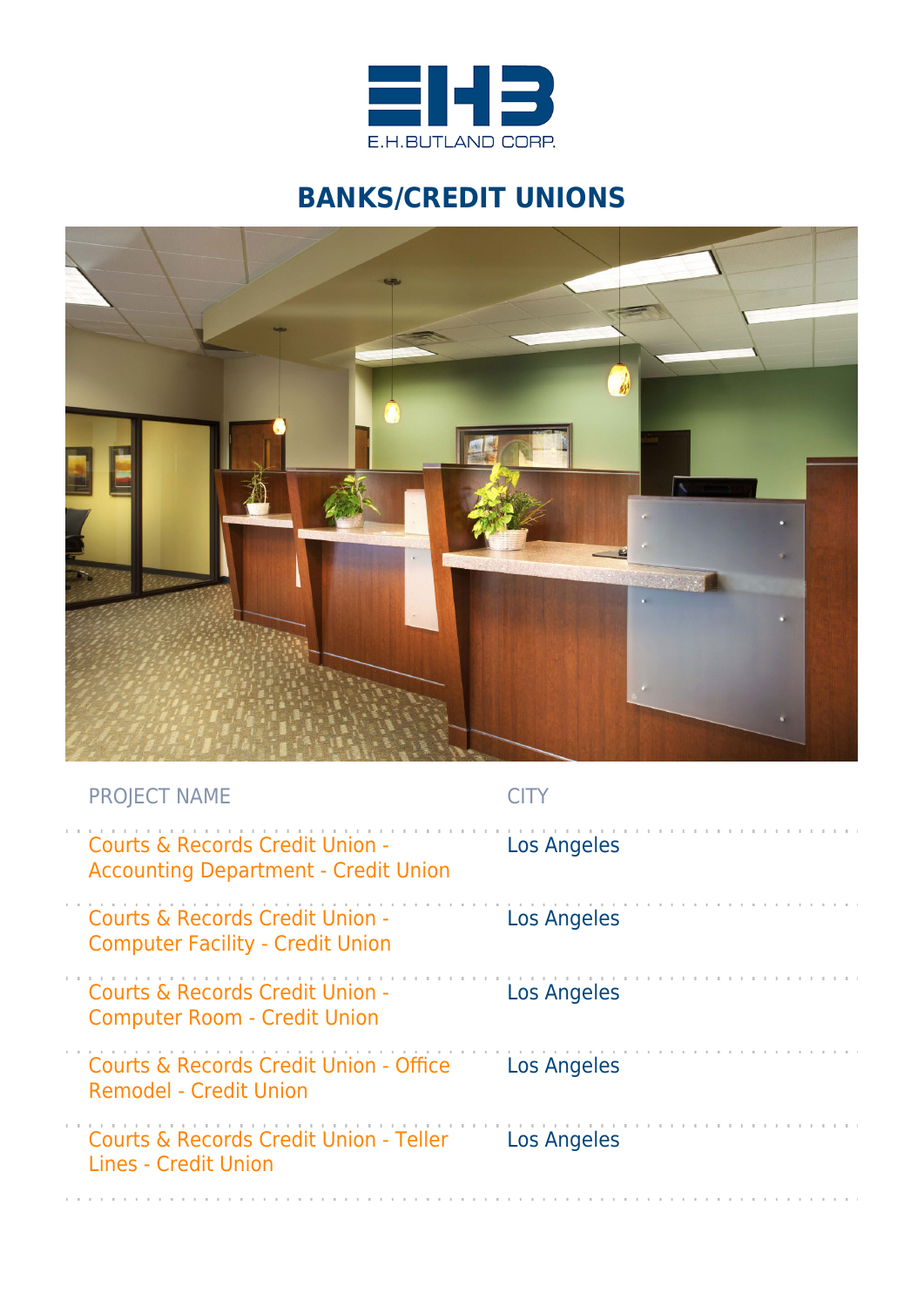| <b>PROJECT NAME</b>                                                         | <b>CITY</b>          |
|-----------------------------------------------------------------------------|----------------------|
| First Federal Credit Union - Branch<br><b>Remodel - Credit Union</b>        | Los Angeles          |
| <b>First Federal Credit Union - Branch</b><br><b>Remodel - Credit Union</b> | <b>Cerritos</b>      |
| First Federal Credit Union - Branch<br><b>Renovation - Credit Union</b>     | <b>West Covina</b>   |
| <b>Great Western Savings - Remodel -</b><br><b>Bank</b>                     | Agoura               |
| <b>Great Western Savings - Remodel -</b><br><b>Bank</b>                     | Arleta               |
| <b>Great Western Savings - Remodel -</b><br><b>Bank</b>                     | <b>Beverly Hills</b> |
| <b>Great Western Savings - Remodel -</b><br><b>Bank</b>                     | <b>Diamond Bar</b>   |
| <b>Great Western Savings - Remodel -</b><br><b>Bank</b>                     | <b>Garden Grove</b>  |
| <b>Great Western Savings - Remodel -</b><br><b>Bank</b>                     | <b>Newbury Park</b>  |
| <b>Great Western Savings - Remodel -</b><br><b>Bank</b>                     | <b>Oakview</b>       |
| Great Western Savings - Remodel -<br><b>Bank</b>                            | Pacoima              |
| <b>Great Western Savings - Remodel -</b><br><b>Bank</b>                     | Redondo Beach        |
| <b>Great Western Savings - Remodel -</b><br><b>Bank</b>                     | Reseda               |
| <b>Great Western Savings - Remodel -</b><br><b>Bank</b>                     | <b>South Gate</b>    |
|                                                                             |                      |